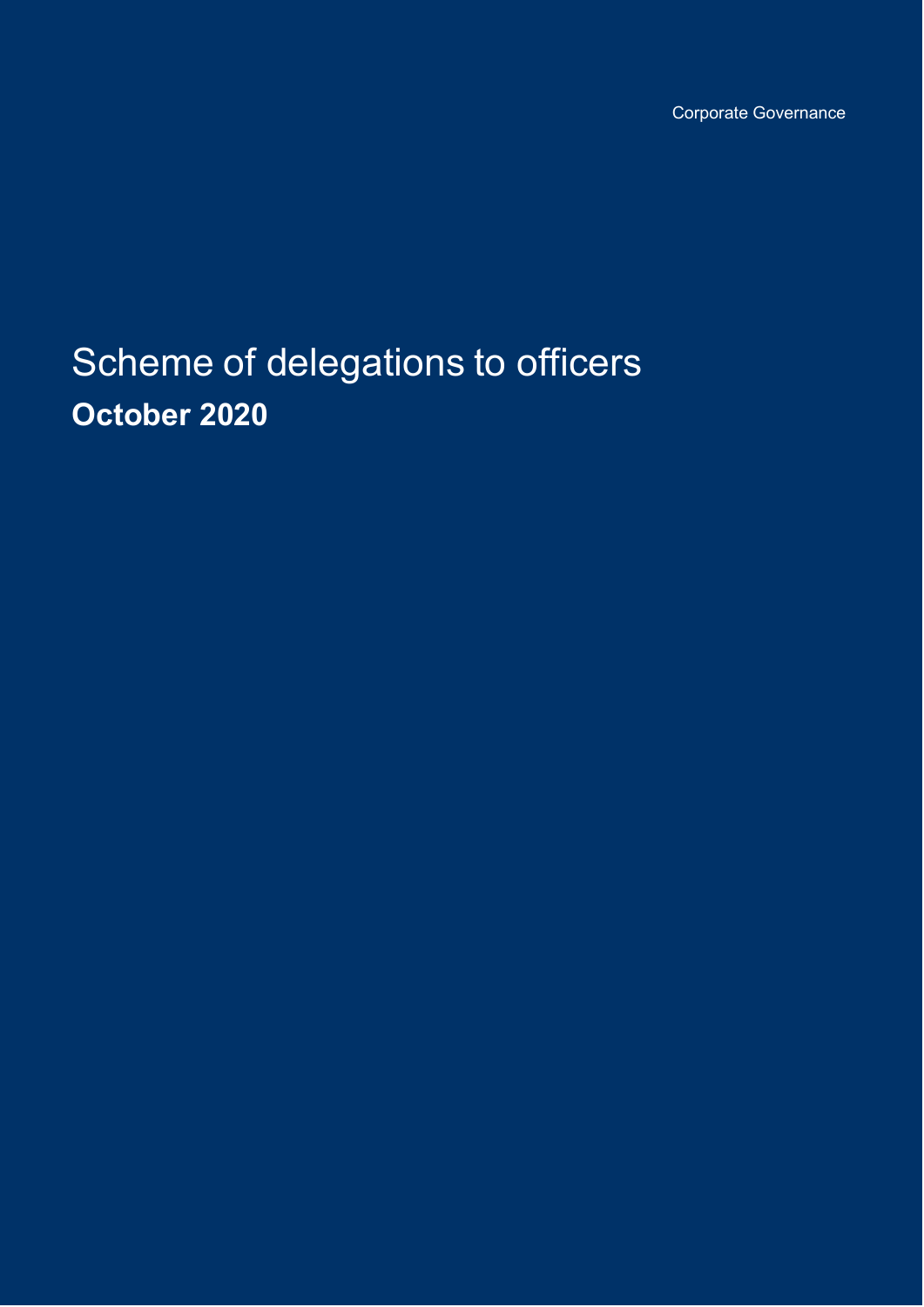# **Scheme of Delegations to Officers**

### **INTRODUCTION**

London Councils<sup>[1](#page-1-0)</sup> may, and only in a manner consistent with the London Councils Governing Agreements<sup>[2](#page-1-1)</sup>:

- (i) delegate to officers of London Councils those of its functions as are permitted by statute to be delegated; and
- (ii) in relation to any of those functions, require that the exercise of those functions be subject to such conditions as London Councils deems fit to impose, including, where appropriate, prior consultation with the leading member on London Councils of each political party or group before taking such action.[3](#page-1-2)

London Councils must formally resolve to delegate the exercise of one or more of their functions to officers by either:

- (i) a decision taken at a meeting of London Councils, i.e. on a case-by-case basis;
- (ii) agreeing a general scheme of delegations to officers.

This document is the general scheme of delegations to London Councils officers. It is not the intention of this document to reproduce details of functions which have been delegated to officers under the London Councils Governing Agreements<sup>[4](#page-1-3)</sup>. This document will, however, be kept under annual review and any additional general delegations to officers which may be made by London Councils throughout the year, will be considered for inclusion in this scheme as part of that review.

As a general rule, the functions delegated to the London Councils joint committees and their sub committees reflect the purpose of the organisation in best representing the interests of the 32 London Boroughs and the City of London. Decisions about policy directions, lobbying and scope of services remain reserved to Member Committees unless specifically delegated on an issue by issue basis. The authority to manage the administrative aspects of the organisation's work has been delegated to officers within the conditions specified below to enable the effective and efficient running of the organisation.

<span id="page-1-0"></span><sup>1</sup> The reference to London Councils in this Scheme of Delegations to Officers encompasses any joint committee of elected Members (including Leaders' Committee, the London Councils Transport and Environment Committee, Grants Committee and the London Pensions CIV Sectoral Joint Committee, and any of their sub-committees authorised to take decisions).

<span id="page-1-1"></span><sup>&</sup>lt;sup>2</sup> The London Councils (Leaders' Committee) Governing Agreement, dated 13 December 2001 (as amended); and the London Councils Transport and Environment Committee Governing Agreement, dated 13 December 2001 (as amended).

<span id="page-1-2"></span><sup>3</sup> Paragraph 22 of Schedule 6 (Standing Orders) of the London Councils (Leaders' Committee) Governing Agreement, dated 13 December 2001 (as amended).

<span id="page-1-3"></span><sup>4</sup> Op cit, footnote 3.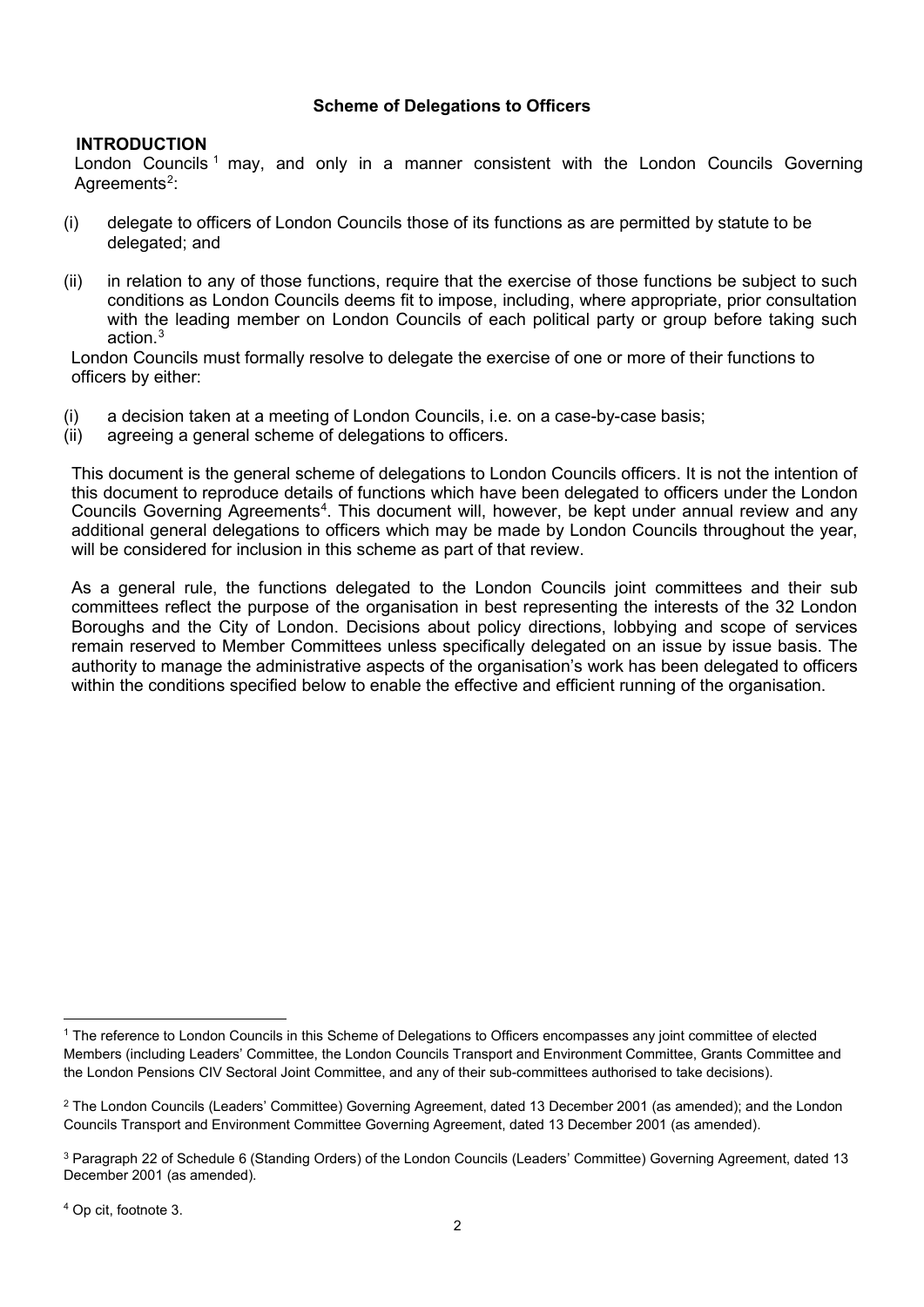# **Section 1 - General Conditions Of Delegations To Officers**

## **Day-to-Day Management**

- 1. The Chief Executive and the Directors of any corporate service (and their nominated deputies) shall, in accordance with this Scheme of Delegations, have authority delegated to them for carrying out the day-to-day management of the London Councils services for which they are responsible. (Day-to-day management should include those items which have been recognised as such by past practice or by specific decision/resolution of a committee, or where the Chief Executive, in consultation with the relevant Director, agrees is ancillary to or analogous with matters accepted as being within the scope of day-to-day business exercisable by officers of London Councils). This includes authority to:
	- (a) appoint and manage staff in accordance with agreed policies and procedures, having regard to Section 2. below;
	- (b) place orders and enter into contracts for the supply of goods and services in line with the Financial Regulations and to authorise or incur any other expenditure for which provision has been made in the appropriate budget subject to limits set out in the Financial Regulations and subject to these not being in conflict with existing contracts.

# **Limitations**

- 2. Any exercise of delegated powers by officers shall comply with London Councils current Financial Regulations<sup>[5](#page-2-0)</sup> and Standing Orders. The Financial Regulations will not form part of this scheme but must be read alongside it.
- 3. The Chief Executive will have the authority to extend an existing policy or procedure only if it relates to the internal administration of the organisation and when exercised subject to the conditions below.
- 4. The Chief Executive, the Finance Officer (Director of Corporate Resources), and any other person authorised under the Financial Regulations, will have the authority to negotiate and agree minor variations to contracts, to write off debts and to undertake all other actions authorised under the Financial Regulations
- 5. With the exception of policies referred to in paragraph 3, any exercise of delegated powers shall not involve a new policy or extend an existing policy of the organisation unless the Chief Executive is acting under the urgency procedures as contained in the current Standing Orders $^6$  $^6$ .
- 6. Any delegation to the Chief Executive or the Finance Officer may be exercised by any officer authorised by the Chief Executive or the Finance Officer (as the case may be) either generally or specifically for the purpose (except where restrictions exist in employment policies which have been agreed in accordance with Section 2 below).
- 7. The Chief Executive will nominate the Deputy Chief Executive to assume authority to exercise all powers delegated to him in his absence.
- 8. In the event of the Chief Executive being unexpectedly indisposed, authority will be granted to the Deputy Chief Executive to take over as interim Chief Executive until such time as Elected Officers are able to determine what temporary or transitional arrangements will apply following such indisposition (or death).
- 9. The Chief Executive may exercise any delegated function in the absence of an officer to whom that authority has been specifically delegated.

<span id="page-2-0"></span><sup>5</sup> Current Financial Regulations dated 5/6/18

<span id="page-2-1"></span><sup>6</sup> Current Standing orders dated 11/7/17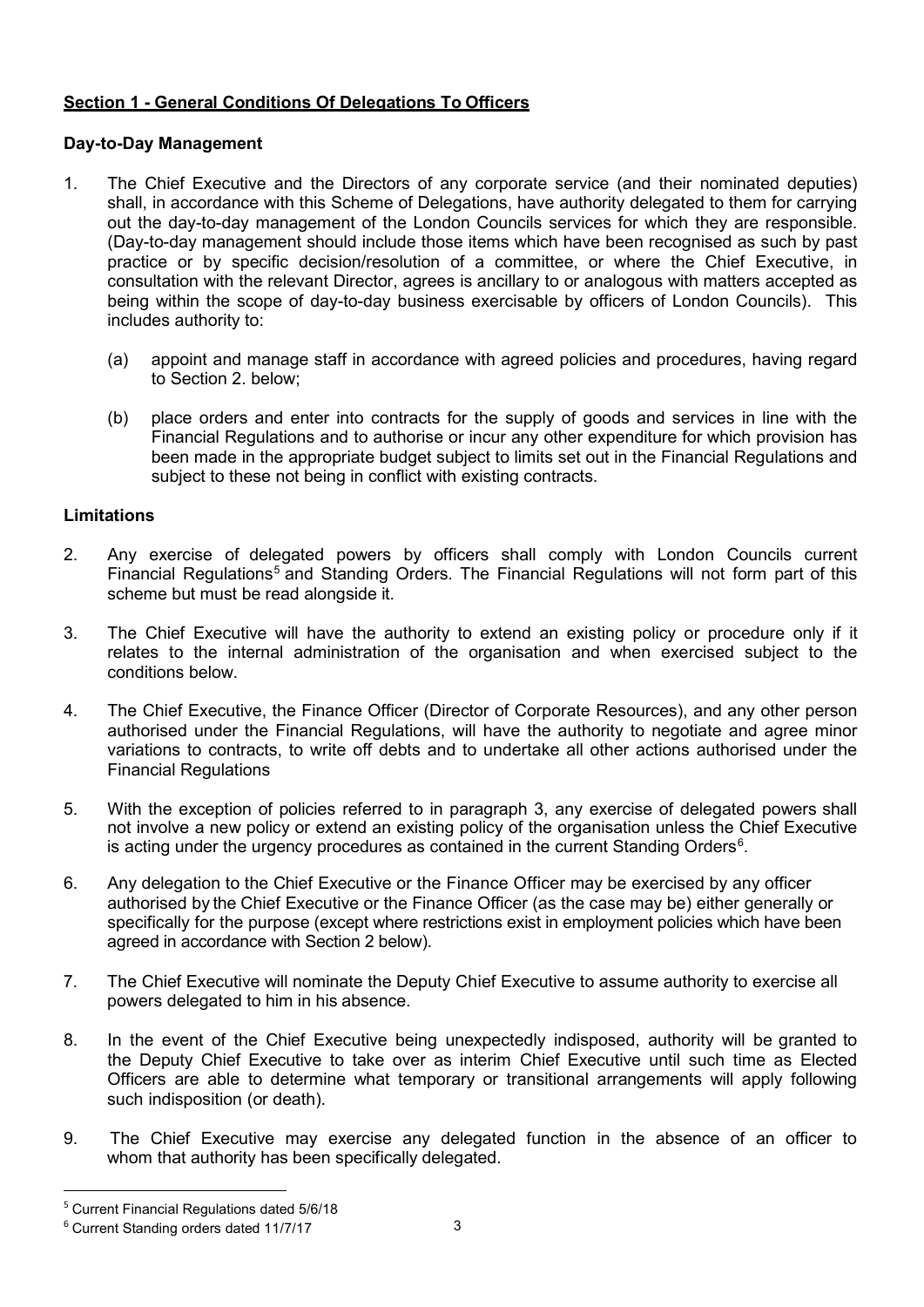- 10. All delegations are without prejudice to the overriding rights and powers of a London Councils' joint committee or decision-making sub-committee to exercise those functions delegated to it. Any officer may refer a matter to a London Councils joint committee or decision-making sub-committee in lieu of exercising delegated powers.
- 11. Subject to the foregoing conditions, and to any special conditions which may have been or may in future be applied in respect of particular matters, the Chief Executive will be expected to make such decisions and to take such action as he/she deems necessary in the interests of the efficient running of the organisation and the services provided and administered.

## **Section 2 - Staffing Delegations**

- 12. The Chief Executive has been granted delegated authority, in consultation with the Corporate Management Board (CMB), to approve policies and procedures relating to human resources and corporate policies and procedures<sup>[7](#page-3-0)</sup> subject to the following conditions;
	- (a) any policy relating to internal organisational functions which also applies toMembers will be referred to the London Councils' (Leaders) Executive Sub-Committee for approval;
	- (b) all new or amended policies relating to the internal administration of theorganisation will only be approved following consultation with the Joint Consultative Committee (JCC);
	- (c) in the event that CMB and the JCC are unable to reach an agreement on the terms of a policy that policy will be referred to the London Councils' (Leaders) Executive Committee for approval;
	- (d) any delegations to officers made in accordance with these policies and procedures shall be considered, to be general delegations from the Chief Executive or the Finance Officer (as the case may be) in accordance with paragraph 6 above.
- 13. In addition, the Director of Corporate Governance is authorised to sign all contracts of employment<sup>[8](#page-3-1)</sup> and settlement agreements, once the appropriate post approval form (PAF) has been signed and/or in accordance with the relevant employment policies and procedures which have been agreed in accordance with paragraph 12 above.

### **Section 3 – Officers authorised for certain purposes**

- 14. In accordance with the specific statutory functions delegated to the London Councils joint committees or otherwise to allow the proper and efficient exercise of those functions in accordance with section 111 of the Local Government Act 1972, officers have been individually authorised to act in respect of particular matters (i.e. they are an "authorised officer" for those purposes). Where permitted under the applicable legislation these powers may be further delegated, whether specifically or generally, to another officer to act in the absence of the proper officer.
- 15. The Chief Executive has been appointed:
	- (a) to act as the "proper officer" for the purposes of the Access to Information provisions of the Local Government Act 1972 (as amended) except insofar as such powers have been specifically delegated to another officer; and

<span id="page-3-0"></span> $7$  Corporate policies and procedures would include, but not be limited to, the code of conduct, health and safety and information management policies

<span id="page-3-1"></span><sup>8</sup> Including secondment agreements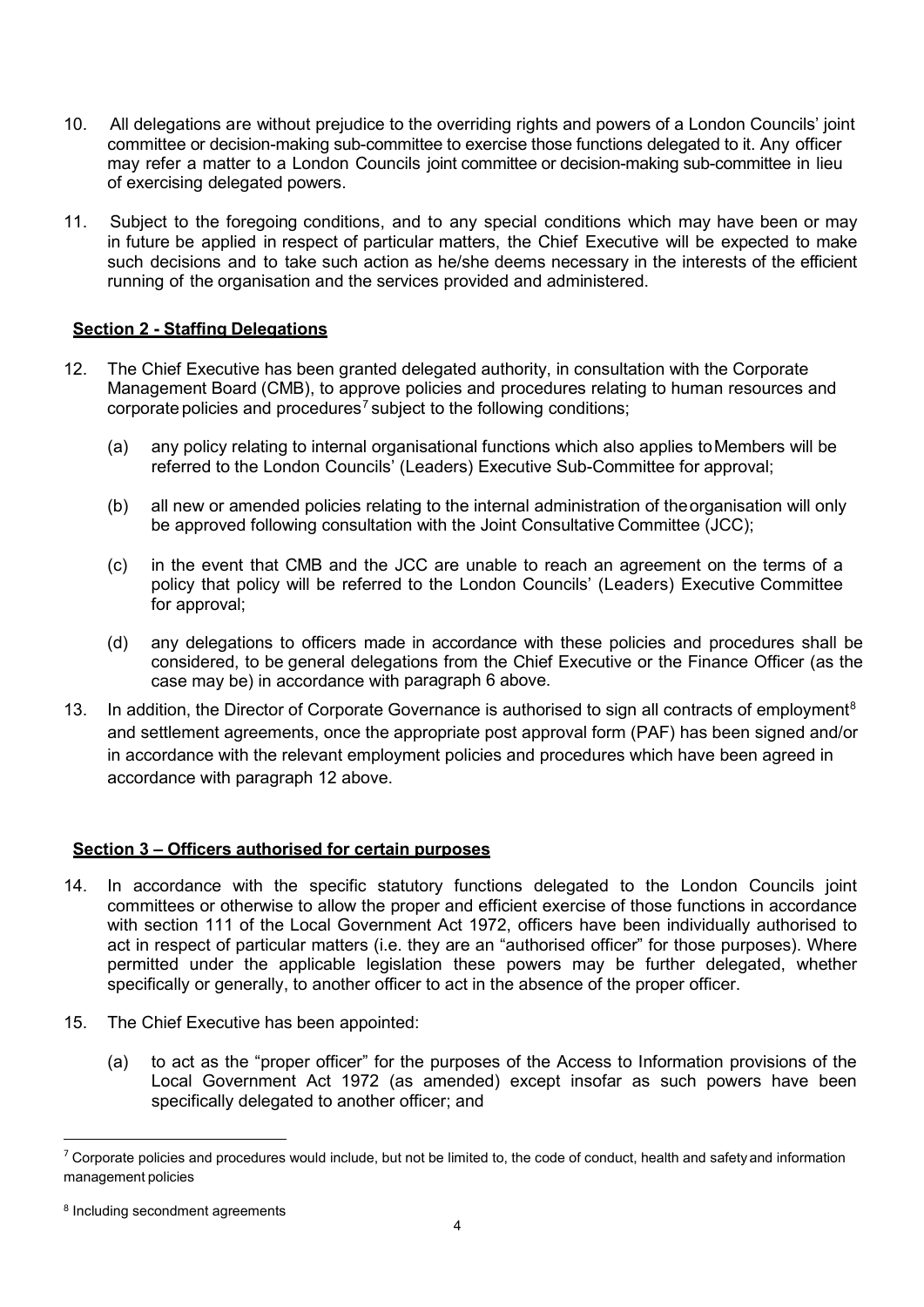- (b) to be responsible for the preparation of papers for London Councils Member Body meetings, the preparation of minutes and the promulgation of decisions of such meetings.
- 16. The Chief Executive, in consultation with the Chair of the relevant sub-committee, will have the authority to amend the programme of ordinary meetings approved by the relevant joint committee for the sub-committees it appoints at its AGM in accordance with Standing Order 1.8. as required throughout the year.
- 17. The Director, Corporate Resources (Finance Officer) has been appointed to act as the proper officer for the purposes of Section 151 of the Local Government Act 1972 and section 114 of the Local Government Finance Act 1988. The officer to be responsible for the proper administration of London Councils' financial affairs and to issue a report to Members if there is or is likely to be unlawful expenditure or an unbalanced budget.
- 18. Additional delegations to named officers, some of which do not strictly apply to London Councils but which are adopted as a matter of best practice to allow the proper and efficient exercise of the functions delegated to the London Councils joint committees, in accordance with section 111 of the Local Government Act 1972, are set out in Appendix A with reference to the relevant legislative provisions.

### **Section 4 - Nominations of elected members to outside bodies**

- 19. The Chief Executive has delegated authority to nominate elected Members to serve on outside bodies subject to:
	- (a) those decision being taken in accordance with guidelines agreed by the London Councils Appointments Panel (set out at paragraph 20 below);
	- (b) having regard to the Nolan principles, and
	- (c) those decisions being reported to the next meeting of the Appointments Panel.  $9$
- 20. Nominations will be made by the Chief Executive under paragraph 19 in consultation with elected Members. In making nominations the Chief Executive will first apply the **Particular Principles** at (a) below but will also seek to ensure that nothing is done to depart from the **General Principles** at (b) below. Regard should also be had to the **General Conditions** at (c), below.

### **(a) Particular Principles**

- (i) In cases where a single nomination is required, in first instance the relevant portfolio-holder will be considered and if that is not a suitable appointment then the Chief Executive will consult elected Members on an alternative candidate.
- (ii) In cases where an outside body requires more than a single nomination-

*The first principle* to be applied in such cases is any reasonable external requirement placed on London Councils in making the nomination<sup>[10](#page-4-1)</sup>.

*The second principle* to be applied, if the first principle does not obtain, is the number of nominations made from each political party shall reflect the balance of the parties represented on Leaders' Committee at that time.

<span id="page-4-1"></span><span id="page-4-0"></span><sup>9</sup> In accordance with the decision of the London Councils' Executive acting in their capacity as its Appointments Panel on 29 May 2012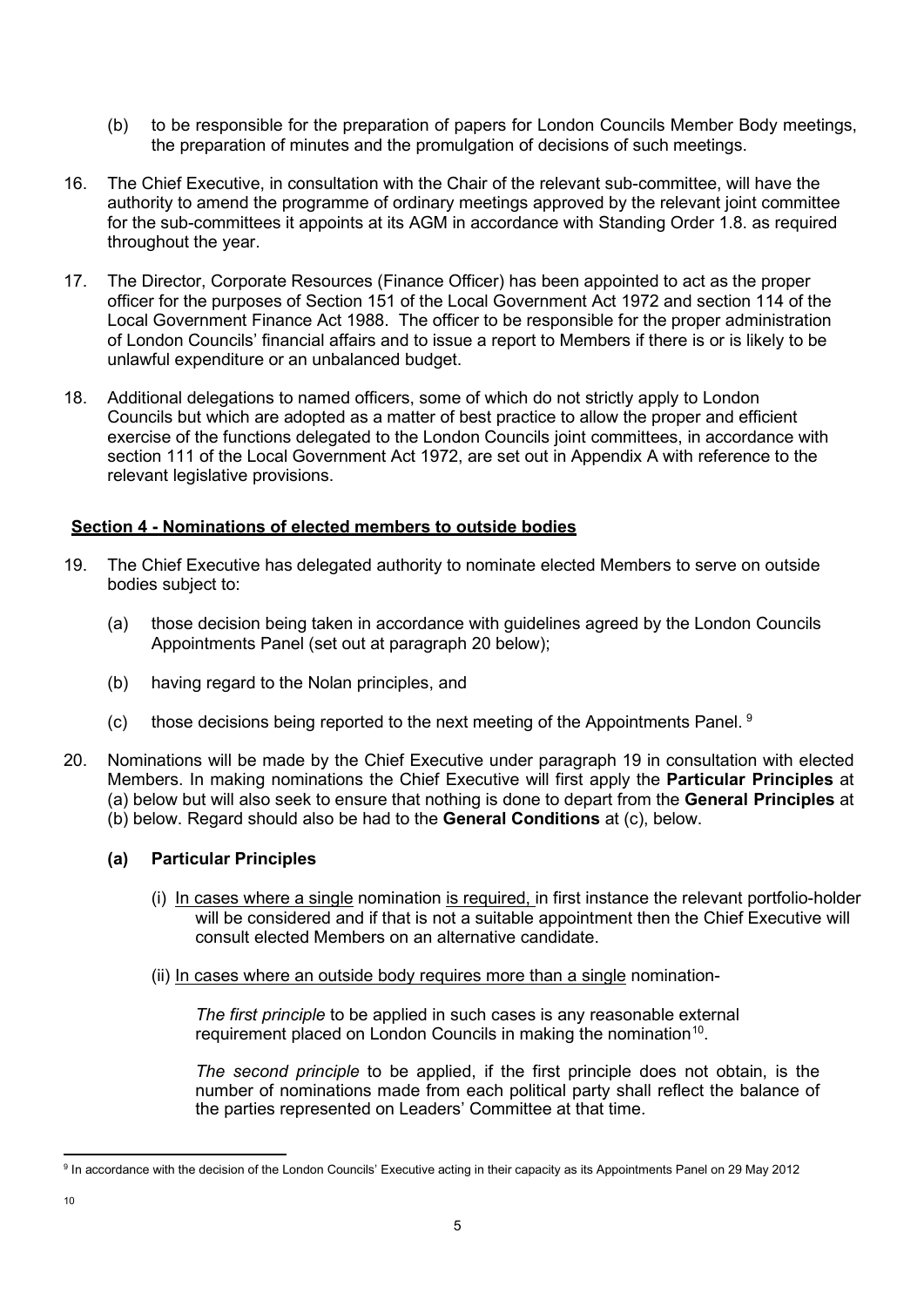## **(b) General Principles**

- (i) When the Chief Executive is applying the Particular Principles set out above, they will seek to reflect any particular interest that the body to be nominated to has expressed to London Councils<sup>[11](#page-5-0)</sup>.
- (ii) The Chief Executive will also be mindful of other factors that it would be reasonable or proper for London Councils to consider, for example specialist knowledge and skills, stability of service, diversity as well as the Nolan principles set out below and the Chief Executive may, in consultation with elected Members, override the Particular Principles set out above when there is a compelling case to do so.
- (iii)All public bodies are under a duty to follow the Seven Principles of Public Life set out by the Committee for Standards in Public Life, formerly chaired by Lord Nolan (the principles are often called the "Nolan Principles"). In particular, the Chief Executive will seek to ensure that the following three Nolan principles are applied-

#### **Objectivity**

In carrying out public business, including making public appointments, awarding contracts, or recommending individuals for rewards and benefits, holders of public office should make choices on merit.

#### **Accountability**

Holders of public office are accountable for their decisions and actions to the public and must submit themselves to whatever scrutiny is appropriate to their office. [12](#page-5-1)

#### **Openness**

Holders of public office should be as open as possible about all the decisions and actions that they take. They should give reasons for their decisions and restrict information only when the wider public interest clearly demands.

(iv) The Chief Executive will give consideration to the elected Members of the City of London Corporation when making any nominations to outside bodies.

### **(c) General conditions**

- (i) When a nominee to an outside body ceases to be an elected Member of a London local authority, London Councils will, in general, take whatever steps are necessary to remove them from that outside body.
- (ii) At a freeze date, being the date of the meeting of the London Councils' (Leaders) Executive Sub-Committee in May of each year, a report will be brought to that meeting setting out the total number of nominations made to outside bodies for each of the political parties with a calculation of how this reflects the agreed principles (above) for nominations, and the variation from the balance of the parties on Leaders' Committee. That report may also contain recommendations to rectify any variations that may exist.

# **Section 5 – Appointments to Young People's Education and Skills Board (YPES Board)**

21. The YPES Board is a Forum (or sub-committee) of London Councils Leaders' Committee which operates under a constitution (terms of reference) approved by Leaders' Committee in accordance with Standing Orders. Leaders' Committee has the power to approve the

<span id="page-5-0"></span><sup>&</sup>lt;sup>11</sup> For example, outside bodies occasionally ask for cross-party appointments

<span id="page-5-1"></span> $12$  Members will be expected to regularly attend meetings of the bodies they are appointed to and may be accountable to and from, London Councils for their actions in that capacity.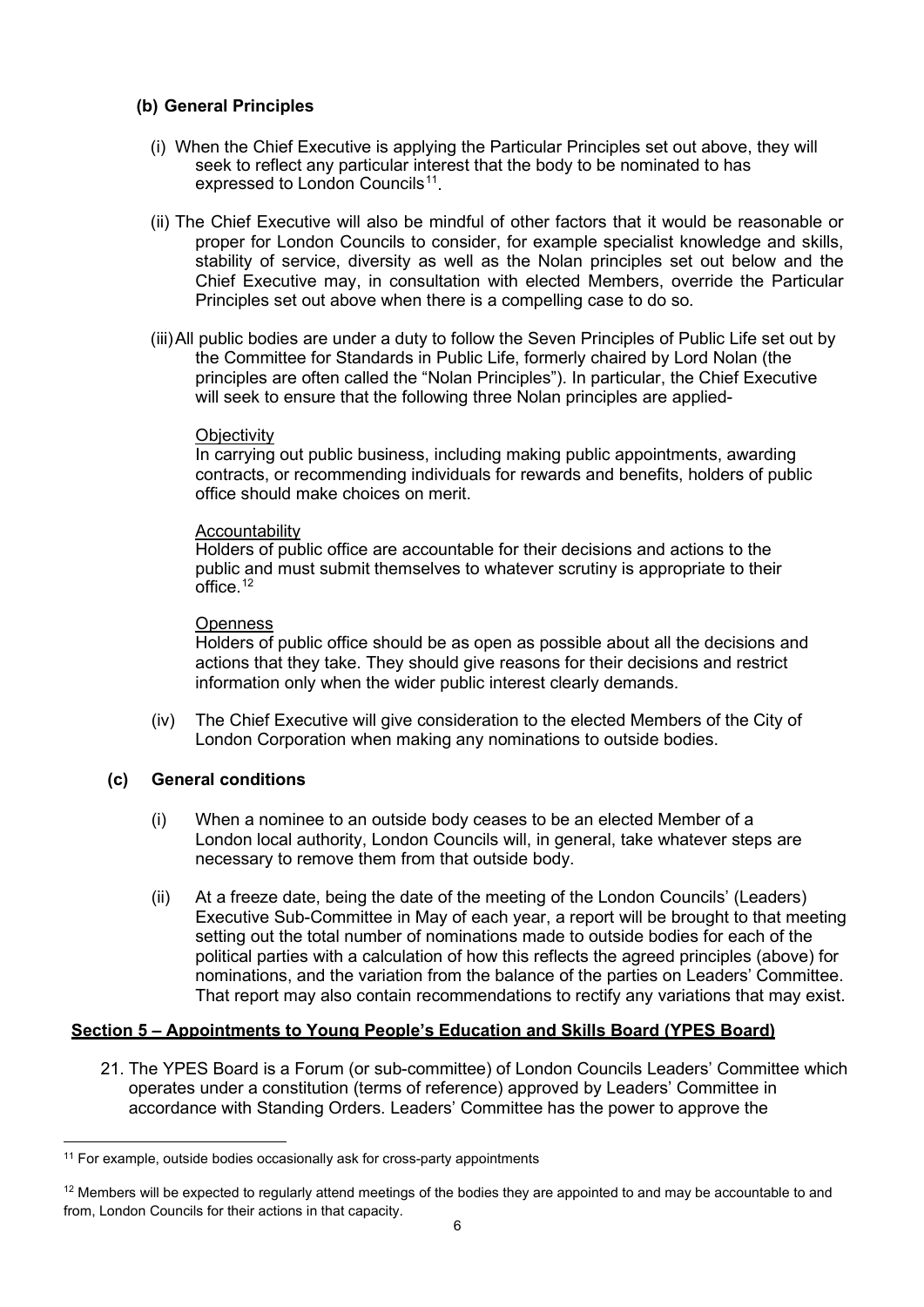appointment of representatives to the YPES Board upon their nomination by those organisations who are members of the Board. On behalf of Leader' Committee, the Chief Executive will have delegated authority from Leaders' Committee to approve appointments to casual vacancies of the YPES Board.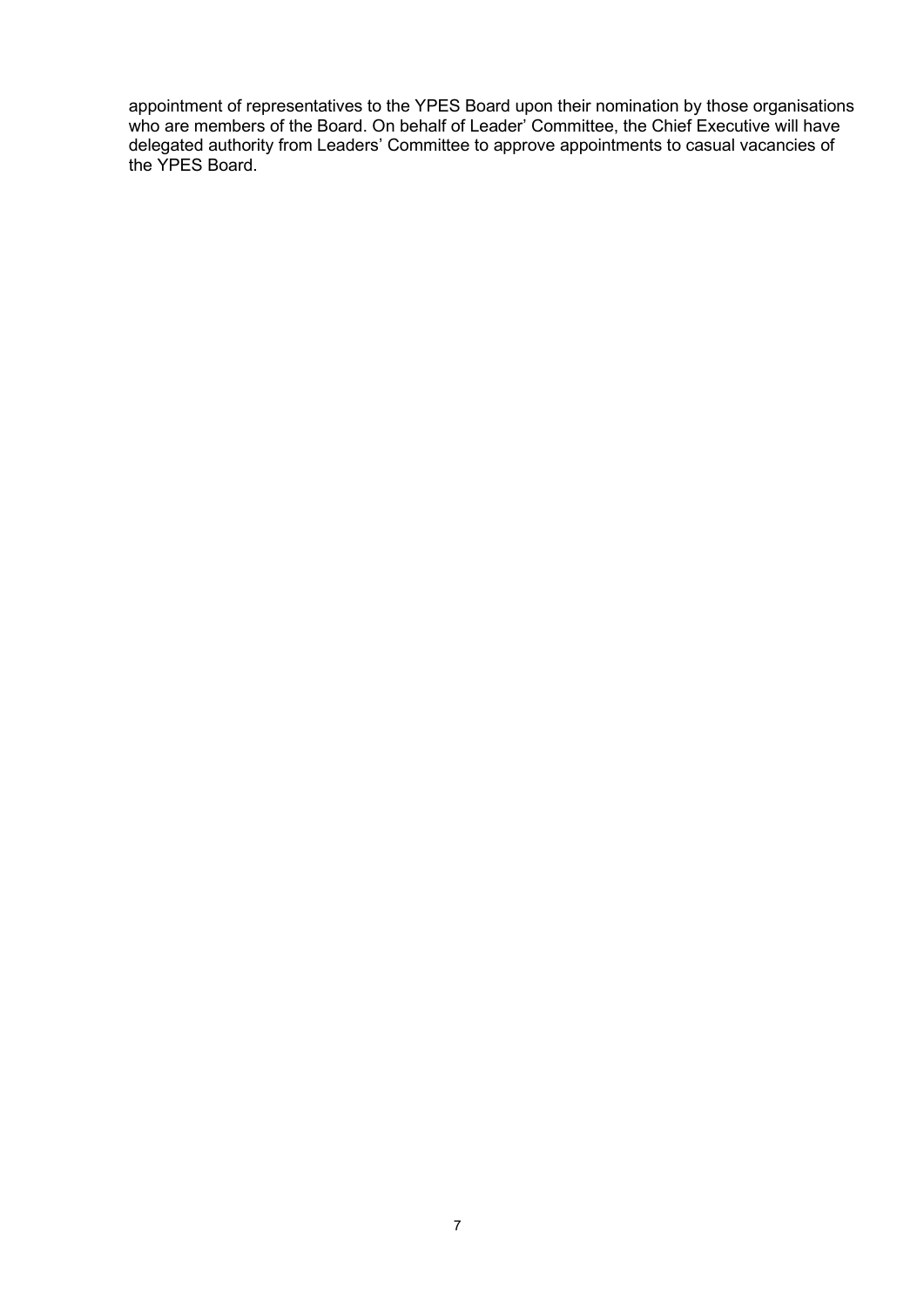# **Appendix A**

# **PERSONS AUTHORISED BY LONDON COUNCILS TO EXERCISE POWERS**

# **CONSISTENT WITH FUNCTIONS OF THE PARTICIPATING LOCAL AUTHORITIES**

# **PART A**

The following statutory provisions give powers to duly authorised Proper Officers/Authorised Persons in most local authorities in London. Some of these functions have been expressly delegated by the 33 London local authorities to the London Councils joint committees, some have not and are instead captured within the general delegations to the joint committee.

The following table sets out the persons authorised for the functions identified. This list includes delegations to named officers, some of which do not strictly apply to London Councils' joint committees, but which are followed as a matter of best practice in accordance with the exercise of the functions expressly delegated to the joint committees.

Authorised Persons should nominate, in writing, an appropriate deputy to carry out any statutory duties during planned absences. Officers should also ensure arrangements are in place authorise another officer in the event of unplanned absence. These may vary according to the nature of the responsibility but will be approved by the Corporate Management Board.

|                | <b>STATUTORY PROVISION</b>                                                                                                                                                                                      | <b>PERSONS</b><br><b>AUTHORISED</b>    |  |  |  |  |
|----------------|-----------------------------------------------------------------------------------------------------------------------------------------------------------------------------------------------------------------|----------------------------------------|--|--|--|--|
|                | <b>LOCAL GOVERNMENT ACT 1972</b>                                                                                                                                                                                |                                        |  |  |  |  |
| 1              | Section 84 - The officer to whom written notice of resignation of<br>elected office shall be delivered                                                                                                          | <b>Chief Executive</b>                 |  |  |  |  |
| $\overline{2}$ | Section 96 - The officer to whom general notices and recording of<br>disclosures of interests under Section 94 should be given                                                                                  | Director of<br>Corporate<br>Governance |  |  |  |  |
| 3              | Section 99 + Schedule 12 - To give notice and send summonses in<br>respect of any London Councils committee meeting                                                                                             | <b>Chief Executive</b>                 |  |  |  |  |
| $\overline{4}$ | Section 100 - To give public notice of any meeting to which the<br>public are entitled to attend, provide copies of agenda and<br>facilities for the press                                                      | <b>Chief Executive</b>                 |  |  |  |  |
| 5              | Section 100B (2) - The officer to exclude from committees or sub<br>Committees meeting agendas any information to be dealt with in a<br>meeting from which the public are likely to be excluded                 | Director of<br>Corporate<br>Governance |  |  |  |  |
| 6              | Section 100B $(7)(c)$ – The officer to supply to any newspaper copies<br>of documents supplied to Members of committees or sub-<br>committees in connection with an item for consideration at their<br>meetings | Director of<br>Corporate<br>Governance |  |  |  |  |
| $\overline{7}$ | Section 100C (2) - The officer to prepare a written summary of<br>proceedings of committees or sub-committees from which the<br>public were excluded                                                            | Director of<br>Corporate<br>Governance |  |  |  |  |
| 8              | Section 100D (1)(a) - The officer to prepare a list of background<br>papers for reports considered by committees or sub-committees                                                                              | Director of<br>Corporate<br>Governance |  |  |  |  |
| 9              | Section 100D (5) – The officer to determine which documents<br>constitute background papers; and under Section 100H-to be<br>responsible for charging for copies of those documents                             | Director of<br>Corporate<br>Governance |  |  |  |  |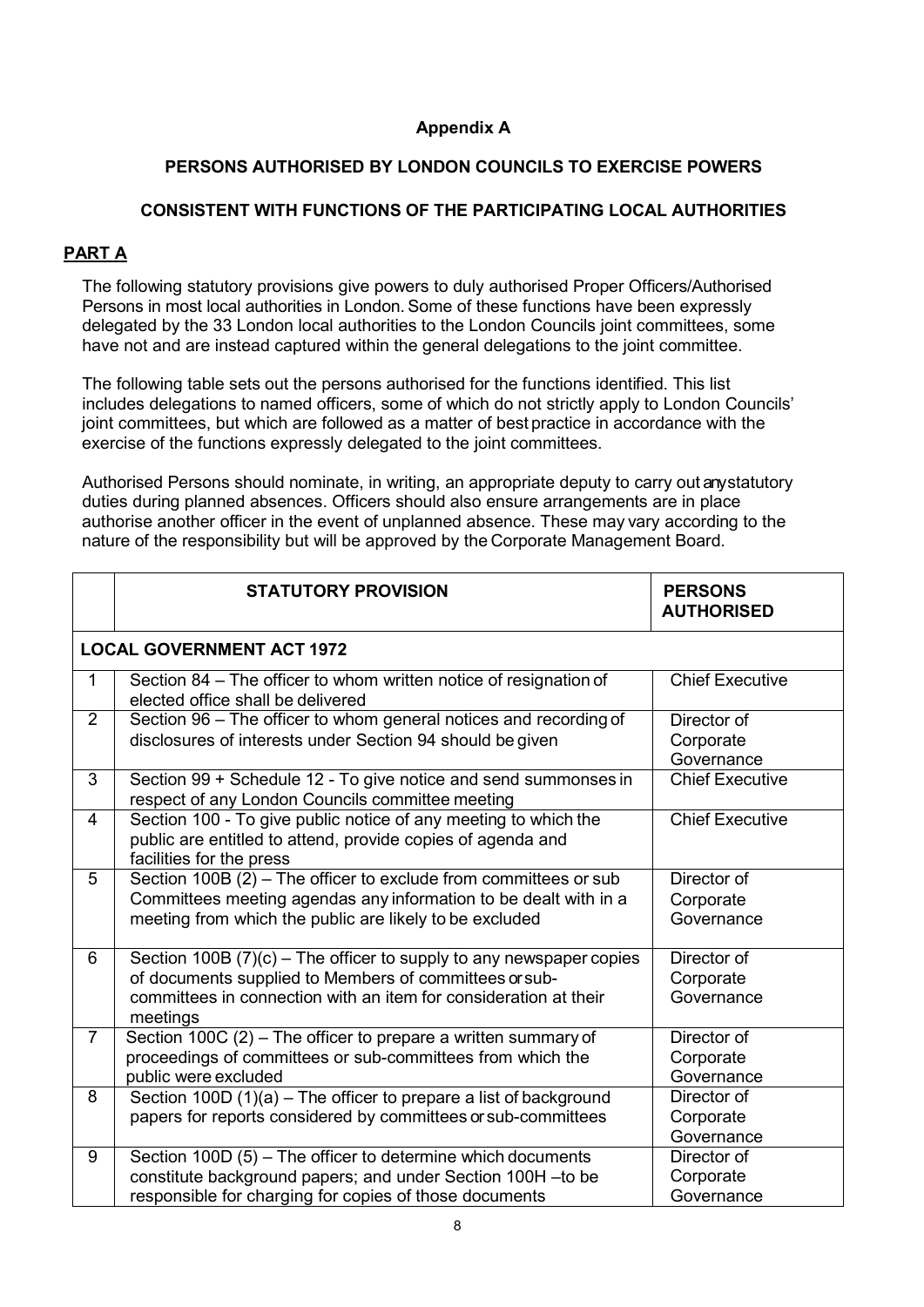|                                          | <b>STATUTORY PROVISION</b>                                                                                                                                                                                                                                                                                        | <b>PERSONS</b><br><b>AUTHORISED</b>                               |  |  |  |
|------------------------------------------|-------------------------------------------------------------------------------------------------------------------------------------------------------------------------------------------------------------------------------------------------------------------------------------------------------------------|-------------------------------------------------------------------|--|--|--|
| 10                                       | Section 100F (2) – The officer to decide which documents are not, by<br>virtue of containing exempt information, required to be open<br>to inspection                                                                                                                                                             | Director of<br>Corporate<br>Governance                            |  |  |  |
| 11                                       | Section 100G - To maintain a register of the names and addresses of<br>Elected Members and membership of committees, lists of<br>delegations and the like                                                                                                                                                         | Director of<br>Corporate<br>Governance                            |  |  |  |
| 12 <sub>2</sub>                          | Section 115 - The officer to whom money properly due from officers<br>shall be paid                                                                                                                                                                                                                               | <b>Finance Officer</b><br>(Director of<br>Corporate<br>Resources) |  |  |  |
| 13                                       | Section 151 (and section 114 of the Local Government Finance Act<br>1988) – The officer to be responsible for the proper administration<br>of the London Councils' financial affairs (and to issue a report to<br>elected Members if there is or is likely to be unlawful expenditure or<br>an unbalanced budget) | <b>Finance Officer</b><br>(Director of<br>Corporate<br>Resources) |  |  |  |
| 14                                       | Section 223 - Authorising officers to attend court and appear on<br>behalf of London Councils under Local Government Act 1972 and the<br>County Courts Act 1984                                                                                                                                                   | <b>Chief Executive</b><br>and all Directors                       |  |  |  |
| 15                                       | Section 225 $(1)$ – The officer to receive and retain statutory<br>documents on behalf of London Councils                                                                                                                                                                                                         | <b>Chief Executive</b>                                            |  |  |  |
| 16                                       | Section 229 $(5)$ – The officer to certify photographic copies of<br>documents                                                                                                                                                                                                                                    | <b>Chief Executive</b>                                            |  |  |  |
| 17                                       | Section 233 - The officer to receive documents required to be served<br>on London Councils                                                                                                                                                                                                                        | <b>Chief Executive</b>                                            |  |  |  |
| 18                                       | Section 234 (1) & (2) – The officer to authenticate documents on<br>behalf of London Councils                                                                                                                                                                                                                     | <b>Chief Executive</b>                                            |  |  |  |
| 19                                       | Schedule 12 [paragraphs $4(1)(a)$ & $4(3)$ ] - The officer responsible for<br>issuing summons to meetings at which business is proposed                                                                                                                                                                           | <b>Chief Executive</b>                                            |  |  |  |
| 20                                       | Schedule 14 [paragraph $25(7)$ ] – The officer responsible for the<br>certification of true copies of resolutions                                                                                                                                                                                                 | <b>Chief Executive</b>                                            |  |  |  |
|                                          | <b>LOCAL GOVERNMENT ACT 1974</b>                                                                                                                                                                                                                                                                                  |                                                                   |  |  |  |
| 21                                       | Section 30(5) - Notice of Local Government Ombudsman's Report                                                                                                                                                                                                                                                     | <b>Chief Executive</b>                                            |  |  |  |
| <b>LOCAL GOVERNMENT FINANCE ACT 1988</b> |                                                                                                                                                                                                                                                                                                                   |                                                                   |  |  |  |
| 22                                       | Section 116 - Notification to London Councils' auditor of any meeting<br>to be held under Section 15 of the 1988 Act (meeting to consider any<br>report of the Finance Office under Section 114)                                                                                                                  | <b>Finance Officer</b><br>(Director of<br>Corporate Resources)    |  |  |  |
| 23                                       | Section 139A - Provision of information to the Secretary of State in<br>relation to the exercise of his powers under this Act as and when<br>required                                                                                                                                                             | <b>Finance Officer</b><br>(Director of<br>Corporate Resources)    |  |  |  |
|                                          | <b>LOCAL GOVERNMENT AND HOUSING ACT 1989</b>                                                                                                                                                                                                                                                                      |                                                                   |  |  |  |
| 24                                       | Section 2 – The officer to hold on deposit the list of politically<br>restricted posts and Section 2 - provision of certificates as to<br>whether a post is politically restricted                                                                                                                                | Director of<br>Corporate<br>Governance                            |  |  |  |
| 25                                       | Section 4 – The officer to be designated Head of Paid Service                                                                                                                                                                                                                                                     | <b>Chief Executive</b>                                            |  |  |  |
| 26                                       | Sections $15 - 17$ (and regulations made thereunder) – The officer<br>to receive notices relating to the membership of political groups                                                                                                                                                                           | <b>Chief Executive</b>                                            |  |  |  |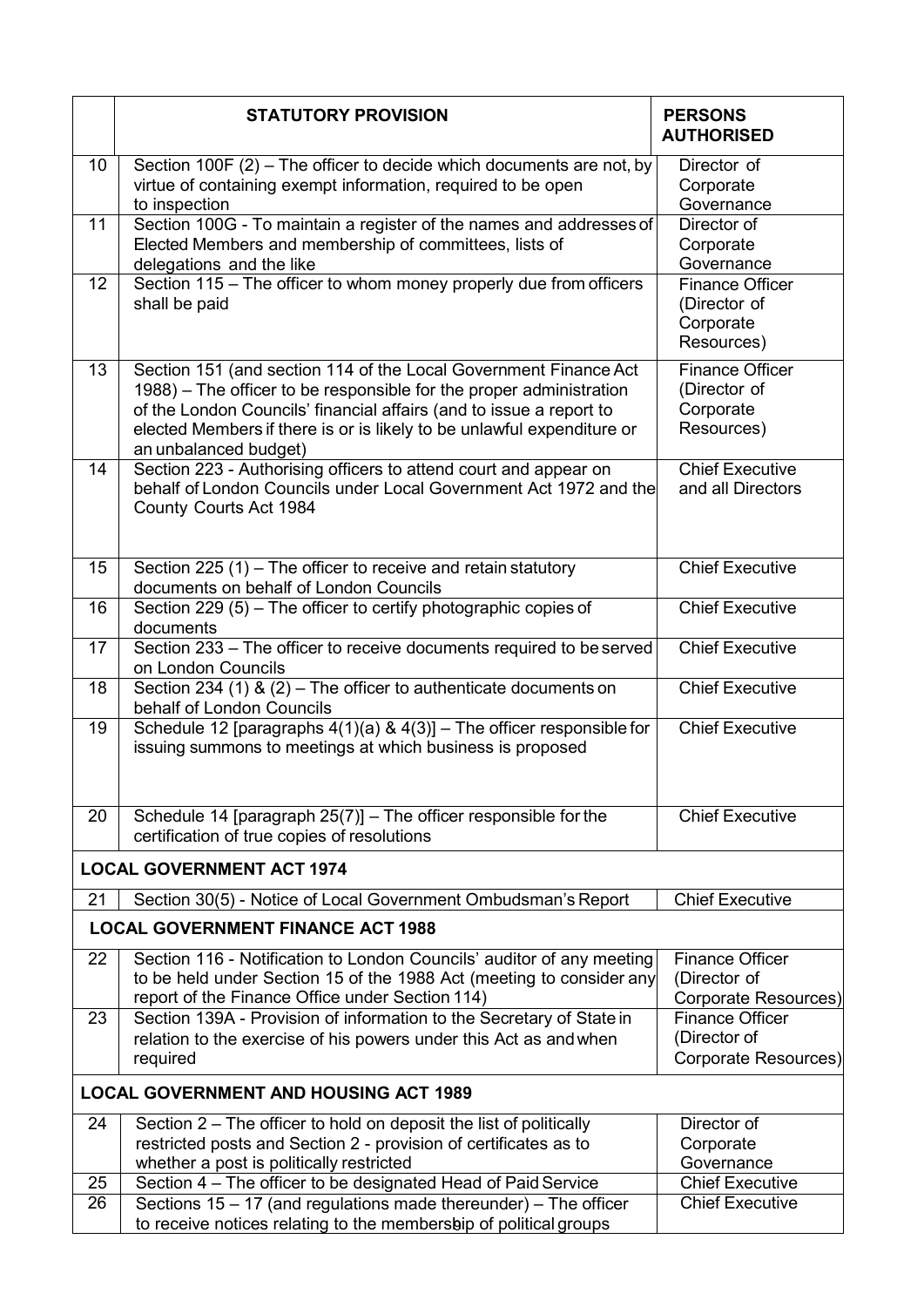|                                                                                                                                              | <b>STATUTORY PROVISION</b>                                                                                                                                                                                                                                                                                                                                                                                | <b>PERSONS</b><br><b>AUTHORISED</b>                                            |  |  |  |
|----------------------------------------------------------------------------------------------------------------------------------------------|-----------------------------------------------------------------------------------------------------------------------------------------------------------------------------------------------------------------------------------------------------------------------------------------------------------------------------------------------------------------------------------------------------------|--------------------------------------------------------------------------------|--|--|--|
| <b>CIVIL EVIDENCE ACT 1995</b>                                                                                                               |                                                                                                                                                                                                                                                                                                                                                                                                           |                                                                                |  |  |  |
| 27                                                                                                                                           | To certify Council records for the purposes of admitting the<br>document in evidence in civil proceedings.                                                                                                                                                                                                                                                                                                | Any member of the<br>Corporate<br><b>Management Board</b>                      |  |  |  |
| <b>LOCAL GOVERNMENT (CONTRACTS) ACT 1997</b>                                                                                                 |                                                                                                                                                                                                                                                                                                                                                                                                           |                                                                                |  |  |  |
| 28                                                                                                                                           | Certification of relevant powers to enter into contracts                                                                                                                                                                                                                                                                                                                                                  | <b>Chief Executive and</b><br><b>Director of Corporate</b><br><b>Resources</b> |  |  |  |
| <b>GENERAL DATA PROTECTION REGULATION (EU) 2016/679and DATA PROTECTION ACT</b><br>2018                                                       |                                                                                                                                                                                                                                                                                                                                                                                                           |                                                                                |  |  |  |
| 29                                                                                                                                           | To act as Data Protection Officer under Article 37 of<br>GDPR.                                                                                                                                                                                                                                                                                                                                            | Corporate<br>Governance Manager                                                |  |  |  |
| TRAFFIC MANAGEMENT ACT 2004 and CIVIL ENFORCEMENT OF PARKING<br><b>CONTRAVENTIONS (England) REPRESENTATIONS AND APPEALS REGULATIONS 2007</b> |                                                                                                                                                                                                                                                                                                                                                                                                           |                                                                                |  |  |  |
| 30                                                                                                                                           | Section 81(4)(a) requires enforcement authorities to provide<br>administrative staff for adjudicators. The Schedule to the Civil<br><b>Enforcement of Parking Contraventions (England)</b><br>Representations and Appeals Regulations 2007 provides that one<br>of the members of the administrative staff required by section 81<br>shall be appointed to perform the functions of proper officer as set | <b>Head of Support</b><br>Services - London<br><b>Tribunals</b>                |  |  |  |
|                                                                                                                                              | <b>LOCAL GOVERNMENT ACT 2003</b>                                                                                                                                                                                                                                                                                                                                                                          |                                                                                |  |  |  |
| 31                                                                                                                                           | Requirement to report to London Councils annually on the robustness<br>of estimates and financial reserves                                                                                                                                                                                                                                                                                                | <b>Finance Officer</b><br>(Director of Corporate<br>Resources)                 |  |  |  |
| <b>MONEY LAUNDERING REGULATIONS 2003 - PROCEEDS OF CRIME ACT 2002</b>                                                                        |                                                                                                                                                                                                                                                                                                                                                                                                           |                                                                                |  |  |  |
| 32                                                                                                                                           | Money Laundering Reporting Officer for the purposes of receiving<br>disclosure on suspicions of money laundering and reporting<br>as necessary                                                                                                                                                                                                                                                            | <b>Finance Officer</b><br>(Director of Corporate<br>Resources)                 |  |  |  |
| OTHER MISCELLANEOUS PROPER OFFICER FUNCTIONS                                                                                                 |                                                                                                                                                                                                                                                                                                                                                                                                           |                                                                                |  |  |  |
| 33                                                                                                                                           | Any other miscellaneous proper or statutory officer functions not<br>otherwise specifically delegated by the Authority                                                                                                                                                                                                                                                                                    | <b>Chief Executive</b><br>or his/her delegate                                  |  |  |  |